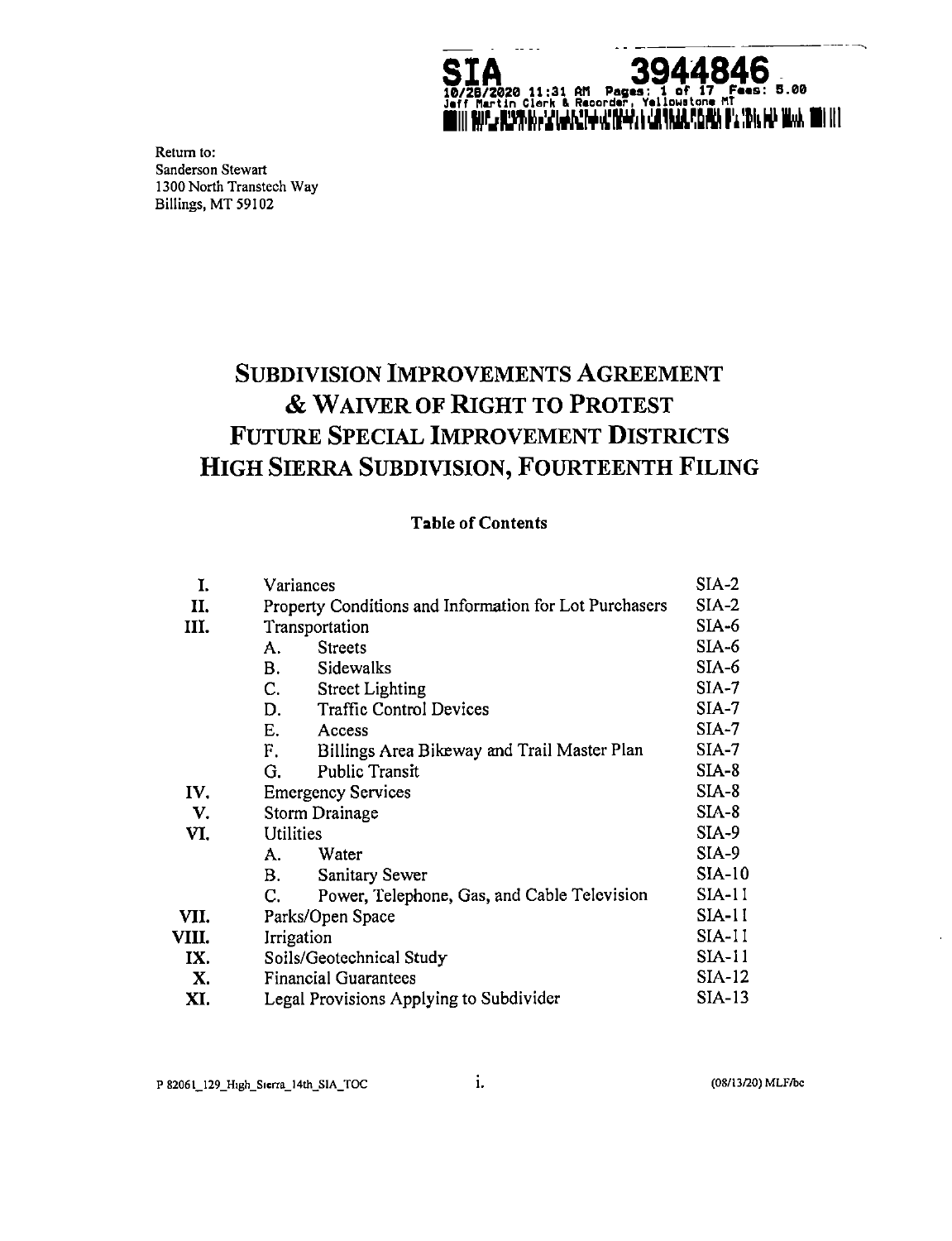

Return to: Sanderson Stewart 1300 North Transtech Way Billings, MT 59102

# **SUBDIVISION IMPROVEMENTS AGREEMENT & WAIVER OF RIGHT TO PROTEST FUTURE SPECIAL IMPROVEMENT DISTRICTS HIGH SIERRA SUBDIVISION, FOURTEENTH FILING**

THIS AGREEMENT is made and entered into this  $2^{\frac{1}{2}}$  day of  $O$ tober. 20<sub>20</sub>, by and between HIGH SIERRA II, Inc., whose address for the purpose of this agreement is 175 North 27th Street, Suite 900, Billings, MT 59101, hereinafter referred to as "Subdivider," and the CITY OF BILLINGS, Billings, Montana, hereinafter referred to as "City."

#### WITNESSETH:

**WHEREAS**, at a regular meeting conducted on  $25th$  day of February 20 20, the Board of Planning recommended conditional approval of a preliminary plat of High Sierra Subdivision, 14th Filing; and

WHEREAS, at a regular meeting conducted on 23rd day of March 20 20, the City Council conditionally approved a preliminary plat of High Sierra Subdivision, 14th Filing; and

WHEREAS, a Subdivision Improvements Agreement is required by the City prior to the approval of the final plat.

WHEREAS, the provisions of this agreement shall be effective and applicable to High Sierra Subdivision, 14th Filing upon the filing of the final plat thereof in the office of the Clerk and Recorder of Yellowstone County, Montana. The Subdivision shall comply with all requirements of the City of Billings Subdivision Regulations, the rules, regulations, policies, and resolutions of the City of Billings, and the laws and administrative rules of the State of Montana.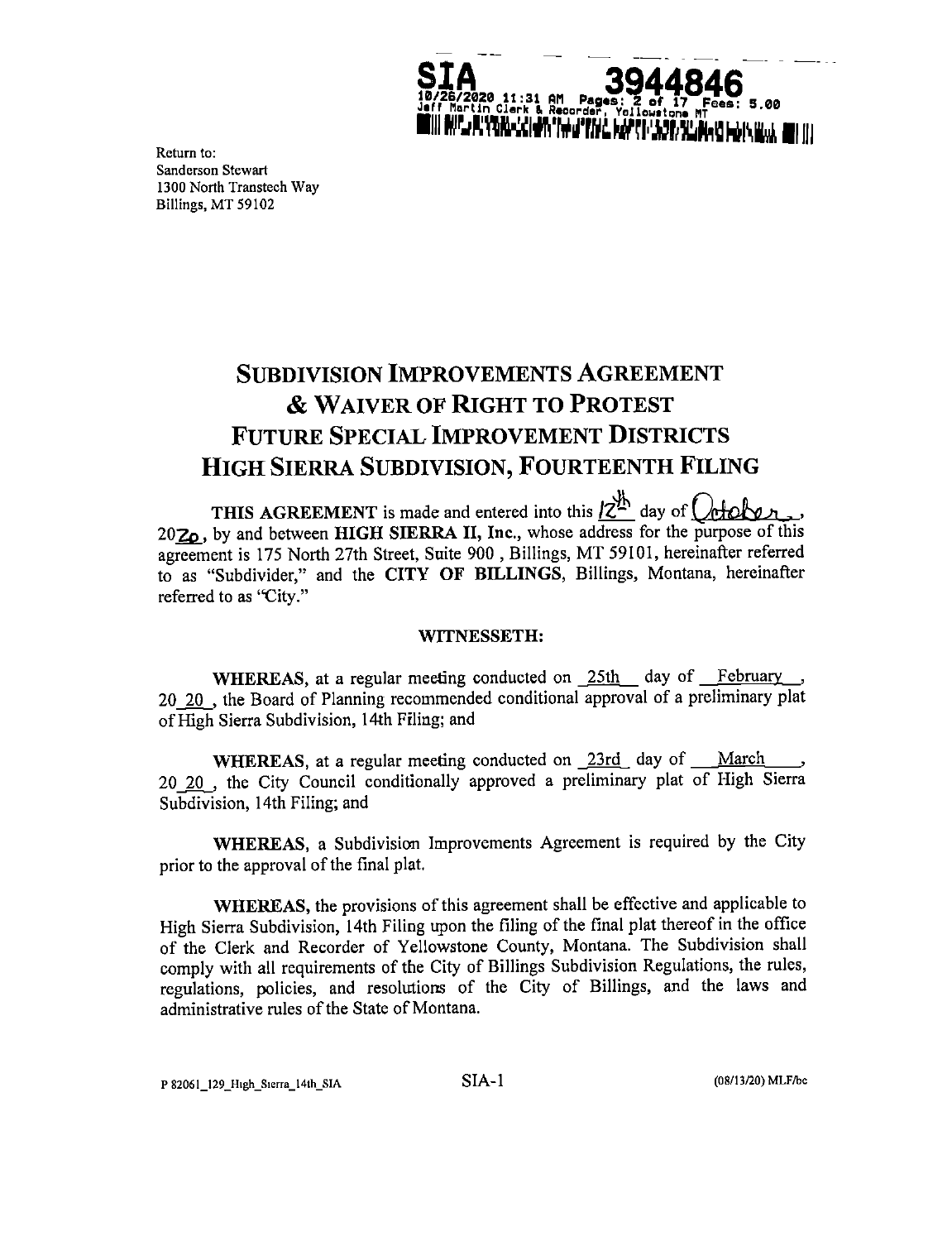

**THEREFORE, THE PARTIES TO THIS AGREEMENT, for and in considerationof the mutual promises hereincontainedand for othergood and valuable consideration,do hereby agreeas follows:**

# **I. VARIANCES**

- **A. Subdivider has requested,and the City hereby grants,the following variancesby the City Council from the strictinterpretationof the City's** Subdivision Regulations (Section 23.1401, BMCC):
	- 1. No Variances are requested.

## **II. PROPERTY CONDITIONS AND INFORMATION FOR LOT PURCHASERS**

- **A. Lot owners will be requiredto constructthat segment of the required** sidewalk that fronts their property at the time of lot development.
- **B.** Lot owners should be aware that this subdivision is being built in close proximity to prime deer and antelope habitat and it is likely that homeowners will experience problems with damage to landscaped shrubs, flowers, and **gardens.The Montana Fish, Wildlife,and Parks Department does not provide damage assistanceunless there is damage to commercial crops and/ora threattopublichealthand safety.**
- **C.** A geotechnical report was performed within the area of this subdivision and submitted with the preliminary plat. The recommendations are found in the **GeotechnicalInvestigationReport High SierraSubdivision129 Lots in 14th, 15th and 16th Filings Billings, Montana** by Rawhide Engineering Inc. dated January 22, 2020. Lot owners and homebuilders shall reference the report in **itsentirety,buta summary isasfollows:**
	- 1. **Approximately** 6-inches of surface soils should be stripped and removed from the site or stockpiled for use in non-structural areas.
	- 2. **Variations** in soils may exist between the explored locations and **the natureand.extentof soilvariationsmay not be evidentuntil** construction occurs.
	- **3. These filingshave sandstonecaprock scatteredthroughoutmuch of the siteand itwillhave to be removed during constructionof the interior streets and to excavate foundations.**
	- **4. <sup>A</sup> largetrackhoe or specializedequipment may be requiredduring foundation excavations, depending on the location and depth of the**<br>SIA-2 (08/13/20) MLF/be

**P**\*82061\_129\_High\_Sierra\_14th\_SIA **SIA-2**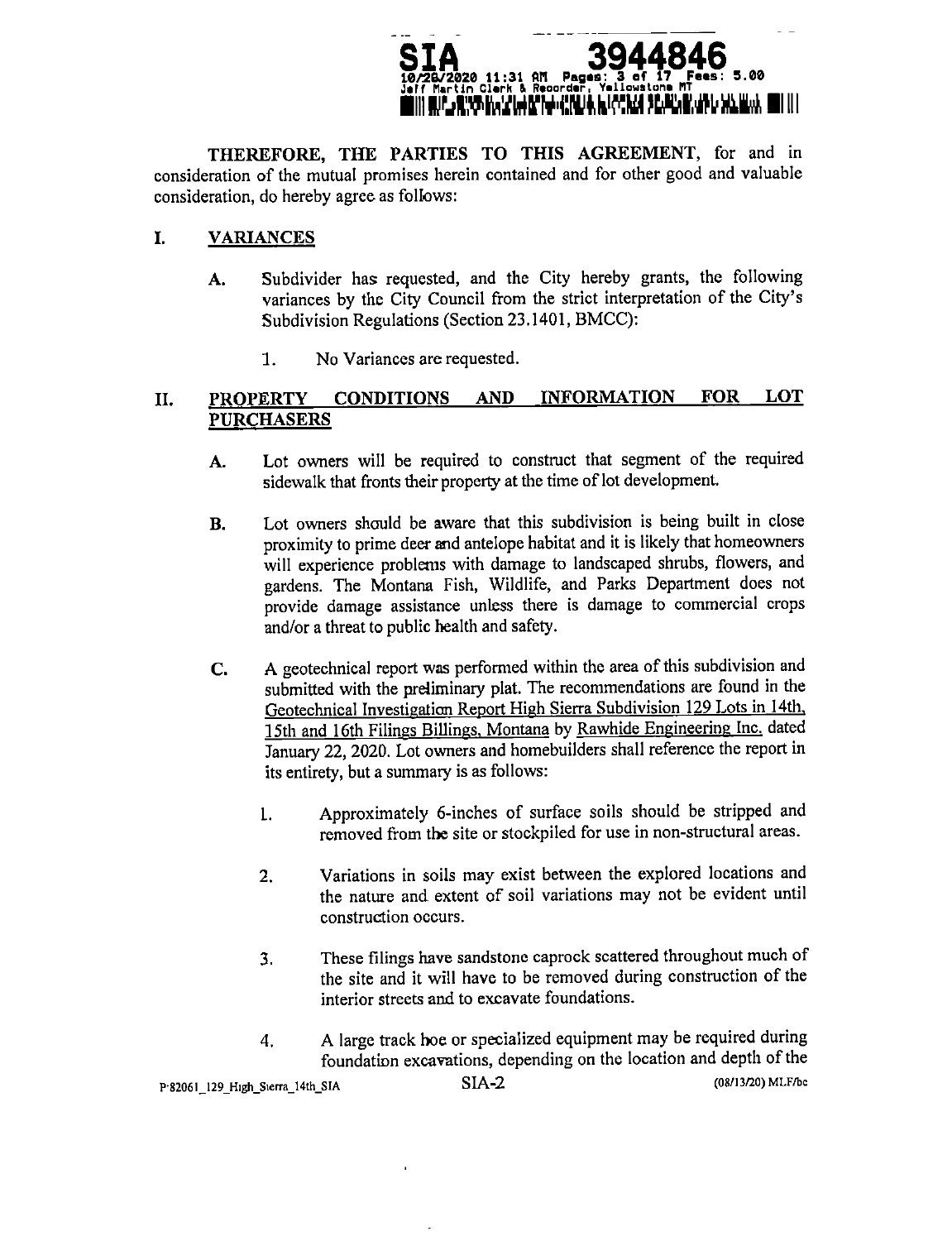

**excavation.The boring logs should be reviewed for conditions** across the site.

- **5. Fillshould be placed and compacted to <sup>a</sup> minimum of <sup>97</sup> % relativecompaction, in accordance with the ASTM D698 compaction test method. Fills greater than 4-feet should be compacted to 98% of ASTM D698.**
- **6. Street subgrade, utilitytrenches,parking areas and concrete flatwork subgrade should be placed at <sup>a</sup> minimum of 97% of ASTM D698.**
- **7. This sitevaries widely across the totalacreage. Some of the** foundation will be located on weathered shale bedrock. Portions of **the sitewillhave foundationsinthemedium stiffto softsandy lean clay soils.Two alternativefoundation recommendations are** provided within the geotechnical report.
- **8. Final elevationsat the siteshould be planned so thatdrainageis directed away from all foundation and concrete slabs. In accordance with the InternationalResidentialCode, downspouts with 6-foot extensionsshould be used. Positivedrainage away from allfoundationsshouldhave 6 inchesof fallinthe first10 feet** away from the foundations. If sufficient room is not available to **constructthe 10-footslope,drainageswales should be constructed as far from the foundationsas possible.Plants and landscaping should not be allowed within 3 feetof foundations.Landscaping featuressuch as curbing should not be allowed to createponding** adjacent to the foundations.

**The assessment and mitigationof these soil conditionsshall be the responsibilityof the lotowner. Failureto followallrecommendations inthe geotechnicalreport includinggrading,foundation design and especially** drainage and landscaping will render the geotechnical report null and void. **The City may requirethe owner of each lot to include <sup>a</sup> geotechnical** investigation with the building permit submittal.

- **D.** No water rights have been transferred to the lot owners. Irrigation ditches **thatexiston the perimeterof thisdevelopment areforthe benefitof other properties.Perimeterditchesand drainsshallremain inplaceand shallnotbe** altered by the Subdivider or subsequent owners.
- **E.** There is attached hereto a Waiver waiving the right to protest the creation **of the specialimprovement districtor districtswhich by thisreferenceis**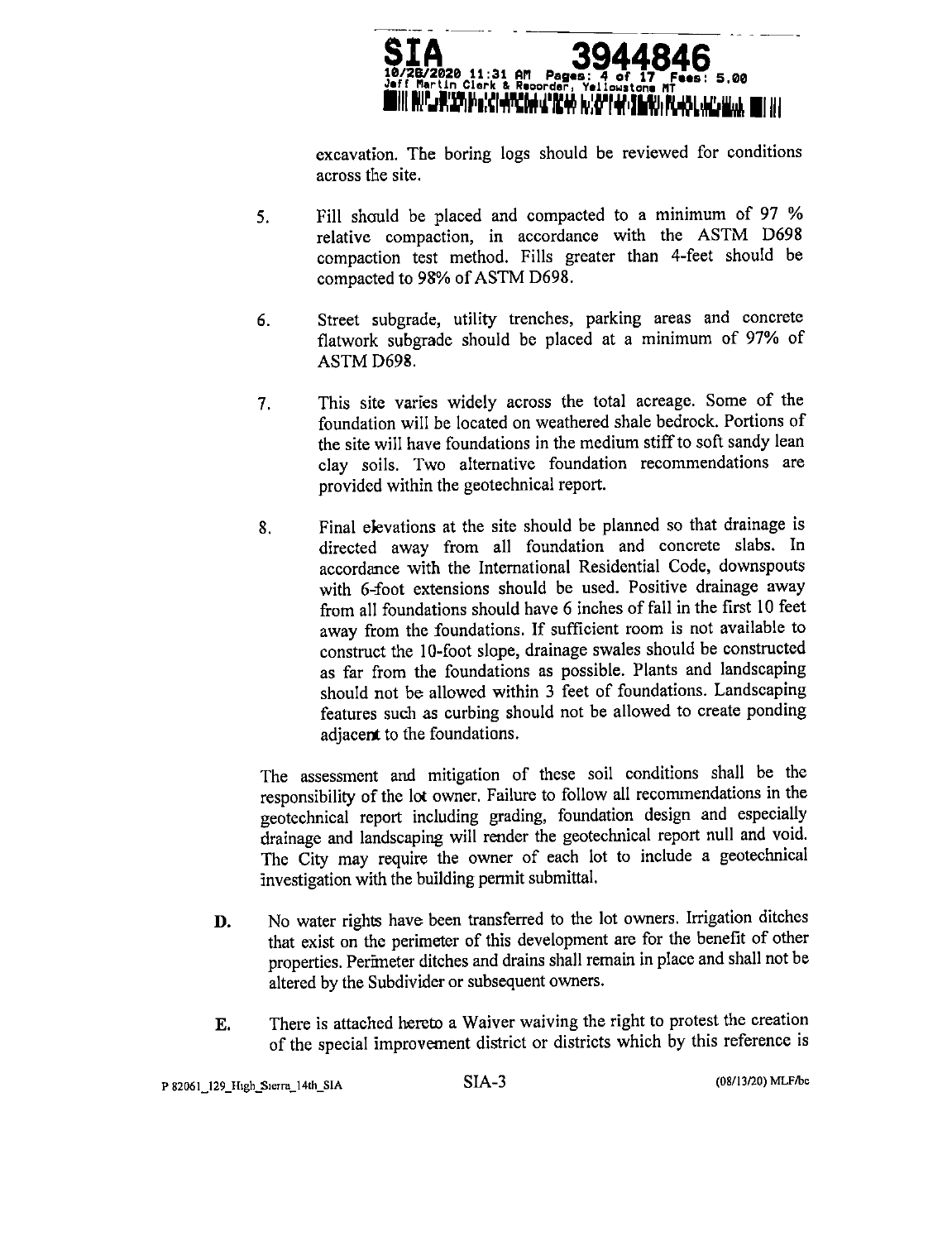

**expresslyincorporatedhereinand made as much <sup>a</sup> parthereof as though** fully and completely set forth herein at this point. The Waiver will be filed with the plat, shall run with the land, and shall constitute the guarantee by **the Subdivider,and property owner or owners of the developments described herein. Said Waiver is effectiveupon filingand is not conditioned on the completion of the conditions set forth in this Agreement. The Subdivider and owner specificallyagree thatthey are waiving valuablerightsand do so voluntarily.**

- **F. Lot owners are advised they will be subjectto inclusionin a Parks Maintenance District(PMD) for the operationand maintenance of the** parkland dedicated with various filings of High Sierra Subdivision, including High Sierra Subdivision, 14th Filing, and future filings of High Sierra **Subdivision.**
- **G.** The Subdivider and subsequent contractors/builders acknowledge that there **isa Stormwater Pollutionand PreventionPlan (SWPPP) filedwith the City and the Montana Department of Environmental Quality (MDEQ). This SWPPP shallbe adhered to duringallphases of constructionand shallbe updated as requiredby MDEQ under the General Permit for Stormwater DischargesAssociatedwith ConstructionActivity,Chapter 28, BMCC and** the Billings Stormwater Management Manual.
- **H.** Individual lot owners should be aware that Best Management Practices for **stormwater controlshallbe requiredfor new constructionon lots.Best Management PracticesaredefinedwithinChapter28,BMCC and detailedin** the Billings Stormwater Management Manual.
	- 1. The lowest finish floor elevation (which includes the garage) shall **be a minimum of 18-incheshigherthan the top of curb,measured** from the highest location along the lot frontage. Home builder and lot owner may find it necessary to raise the finish floor elevation of **house or garage above this minimum during on-sitebuilding** design and/or during on-lot grading.
	- **2. The stormwater runoff from individuallots shall be directed toward thepublicright-of-waywherever possible.However, due to** the existing terrain of the subdivision this is not possible for every lot. Where runoff from lots cannot be directed to public right-ofway because existing terrain is falling away from the public right **ofway, the stormwaterrunoffshallbe directedto flow to the same locationas ithas historically.Home builderand lotowners shall conside:rthe effectof potentialoff-lotrun-on waters from lots uphillof the subjectlot,and grade around the home to provide**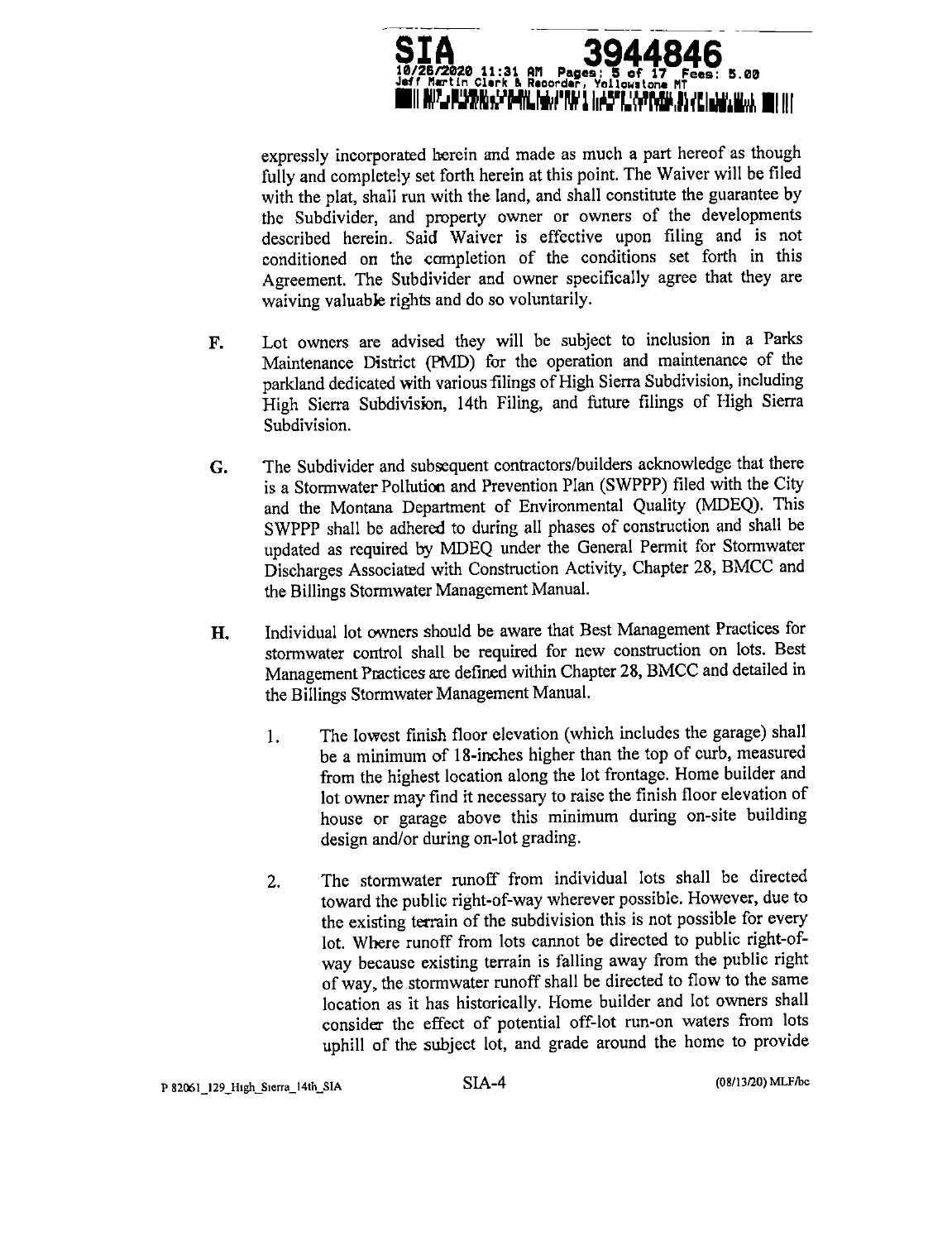

**positivedrainage away from the home. Home builderand lot owners must take necessarymeasures to protectthe house from surface stormwater flows. Lots shall allow, through on-site buildingdesignand on-lotgrading,forstormwaterto pass through each** lot without negatively impacting adjacent lots. The lowest **openings on each home (window wells)are to be locatedoutside** the designated drainage paths. If this is not possible, the builder **and lot owners must take necessary measures to protectthese openings from inundatingfrom surfacewater flows.In any case, the homebuilder shallallow enough space between window wells** and property lines to provide sufficient swales and proper storm **water drainageaway from window wells.**

- **3. Certain lotswithin High Sierra Subdivision,Fourteenth Filing containa 10-foot-widedrainageeasement along the rearand side property lines.These drainage easements are for conveying stormwater and irrigationrunoff and the drainage shallnot be alteredin any way to inhibitthe conveyance of stormwater and otherrunoff.Itshallbe the lotowners responsibilityto maintain** and perpetuate this drainage easement and any required drainage **swalesand facilities. Adjacent lotowners shallnot store,place or** dump any items, vehicles or materials (including yard waste and **grass clippings)in these drainageeasements,or negativelyaffect the functionof any drainage swales or other facilities.If it is determined that adjacent lot owners are using this stormwater** drainage easement to store, place or dump materials, or alter the **drainageinany way, they willbe notifiedto remove any itemsand** restore proper drainage immediately.
- **4. Each owner of <sup>a</sup> completed lotshallbe <sup>a</sup> member of the High** Sierra Subdivision Homeowners Association (HOA). Membership **shall be appurtenant to and may not be separated from ownership of a lot.The Homeowners Associationwillbe setup to maintain the pennanent stormwater detentionfacilities. The HOA Board of Directorsshallhave thepower, initsdiscretion,to excludecostsof major repairsor approved capitalimprovements to theHOA Storm** Water System from the regular monthly assessments and, instead, **impose special assessments for these expenses, and for emergencies,as they areincurred.**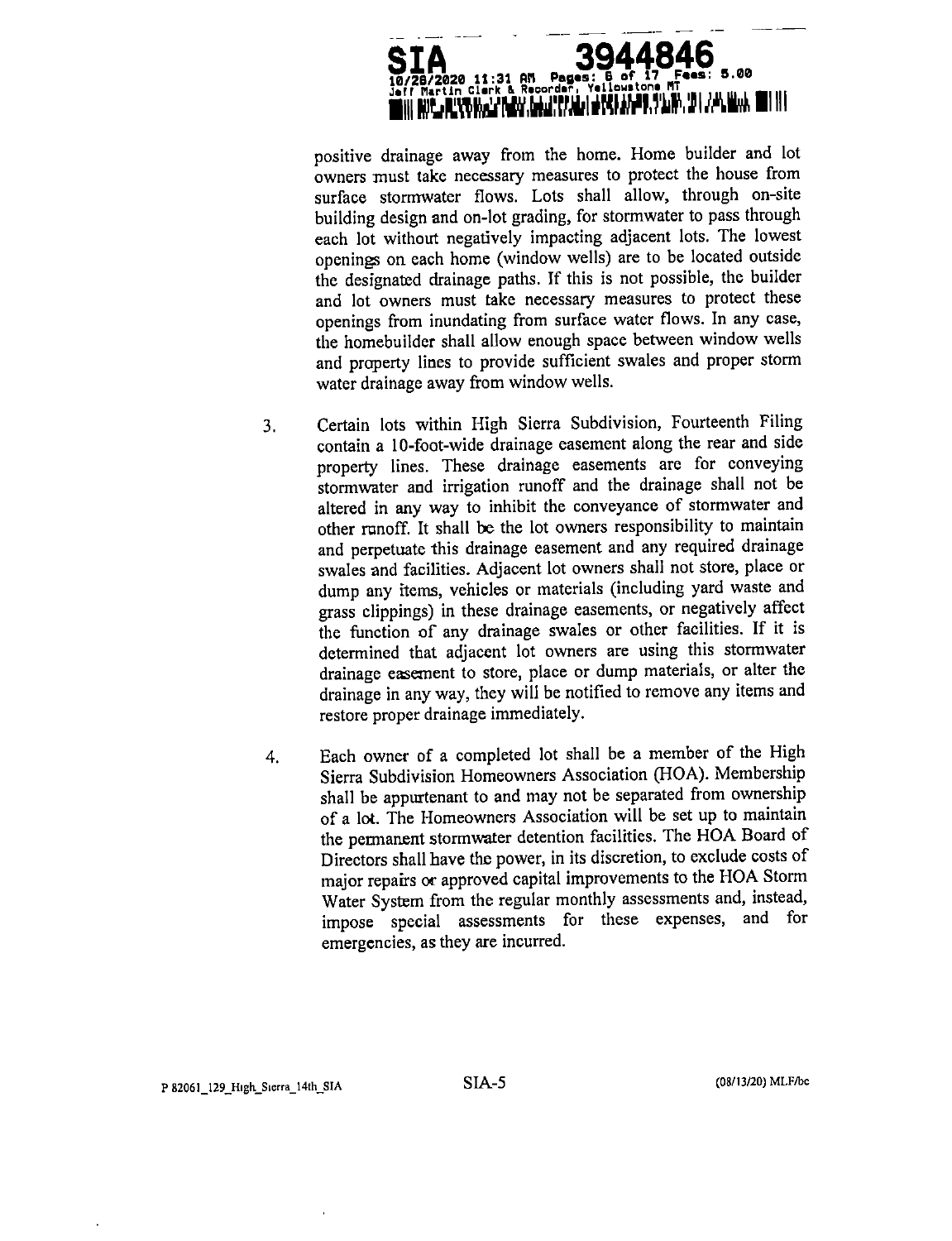

# **III. TRANSPORTATION**

#### **A. Streets**

1. **Subdivider will enter into a private contract for the construction of allrequiredimprovements forthose streetswithinthe subdivision, as follows:**

> **Matador Avenue from eastlineof Lot 1,Block 28 of High Sierra Subdivision8th Filingtothewest lineof Lot 24, Block 28 of High SierraSubdivision14th Filingwill be constructedin an existing 60-footwide rightof way and includecurb and gutteron thenorth sideof the road and 30-feetof asphalt.Matador Avenue from the** west lot line of Lot 24, Block 28 of High Sierra Subdivision 14th Filing to the intersection of Entrada Road, Morocco Drive from the **south lot lineof Lot 18, Block 32 north to the intersectionof Entrada Road, Portola Lane from the intersectionof Matador Avenue to the intersectionof Morocco Drive,Entrada Road from the intersectionof Matador Avenue to one lotdepth north of the intersectionof Cherry HillsRoad, Cherry HillsRoad from the intersectionof Entrada Road east to the existingterminus of Cherry HillsRoad in Lake HillsSubdivision35th filing,Lindero Boulevard imrtherlyfrom the intersectionof Entrada Road, and <sup>75</sup> feetof Ortega Streetwest from the intersectionof Matador Avenue** will be constructed within a 56-foot right-of-way using curb and gutter and full-width pavement (34-feet back of curb to back of **curb).The improvements forMission Oaks Drive eastof Matador** Avenue will be constructed with High Sierra Subdivision 16th **Filing.Curb and Gutterwillbe installedper the City of Billings Standardsinplaceattime of construction.**

#### **B. Sidewalks**

- **1. Sidewalk on the internalstreetsshallbe installedat the time of** individual lot development. The sidewalk shall consist of a 5-foot**wide boulevard type sidewalk with <sup>a</sup> minimum 5-foot-wide boulevard.**
- 2. **Subdivider will install accessible ramps at the intersections, which** shall be completed with the subdivision improvements.
- **3. A 10-foot-widesidewalk shallbe constructedin the 20-footwide right-of-waycorridorsand shallbe installedat the time of private** contract construction.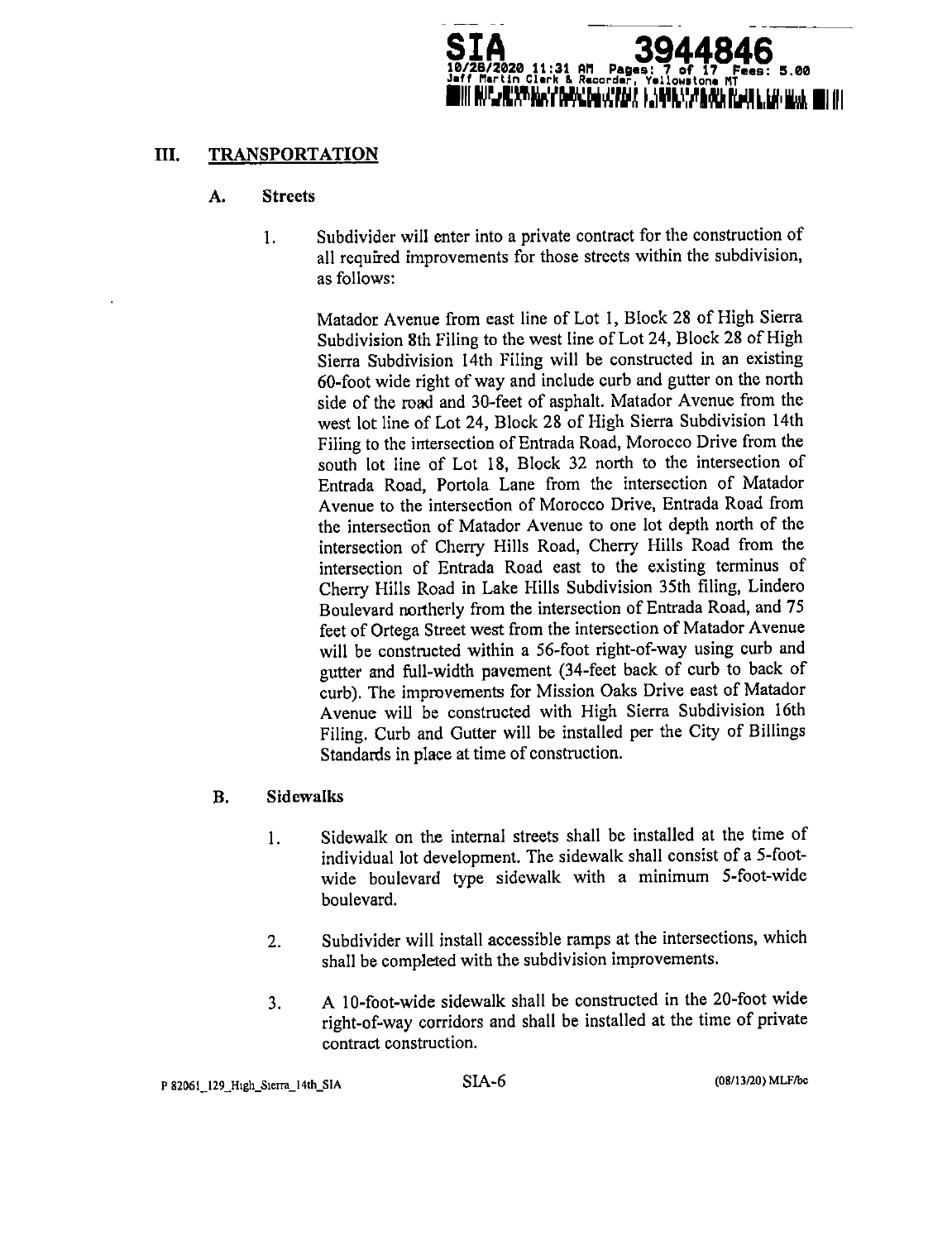

## **C. StreetLighting**

Construction or installation of street lights within the public rights-of-way **shallnot be requiredat thistime, but streetlightsare included in the Waiver referencedherein for constructionof the same in the future.A maintenance districtfor street lights may be formed for future** maintenance of any street lights installed in the future.

#### **D. Traffic Control Devices**

The Subdivider shall furnish and install all necessary traffic control **devices within and adjacentto the Subdivisionin accordance with the plans** and specification submitted to and approved by the City Engineer. Traffic control devices shall include all necessary signing, striping, and **channelizationdevices to properly complete the implementation of the** proposed street construction.

**Based** on the Traffic Impact Study (TIS), the 14th Filing development's **portionof criticalvolumes forimpacted intersectionsareas follows(based on a \$250,000.00intersectionimprovement cost):**

|        | Wicks<br>Lane/Gleneagles<br>Blvd | Wicks<br>Lane/Fantan St. | Wicks Lane/St.<br>Andrews Drive |
|--------|----------------------------------|--------------------------|---------------------------------|
| 14th   | 1.95%                            | 2.17%                    | 1.72%                           |
| Filing | (\$4,875.00)                     | (\$5,425.00)             | (\$4,300.00)                    |

**City and Subdivideragree thatthe Subdividerwillbe requiredto make** cash contributions to these intersections.

#### **E. Access**

**Matador Avenue and Cherry HillsRoad provide access to High Sierra Subdivision,I4th filing.The interiorstreetswillbe locatedwithin <sup>a</sup> 56 footright-of-wayand willhave <sup>a</sup> width of 34-feetback of curb to back of curb.**

#### **F. BillingsArea Bikeway and TrailMaster Plan**

**The BillingsArea Bikeway Plan (2017) shows no trailconnectionswithin theproposed areaof High SierraSubdivision,14thFiling,and as such,no trailimprovements arerequiredaspartof thissubdivision.**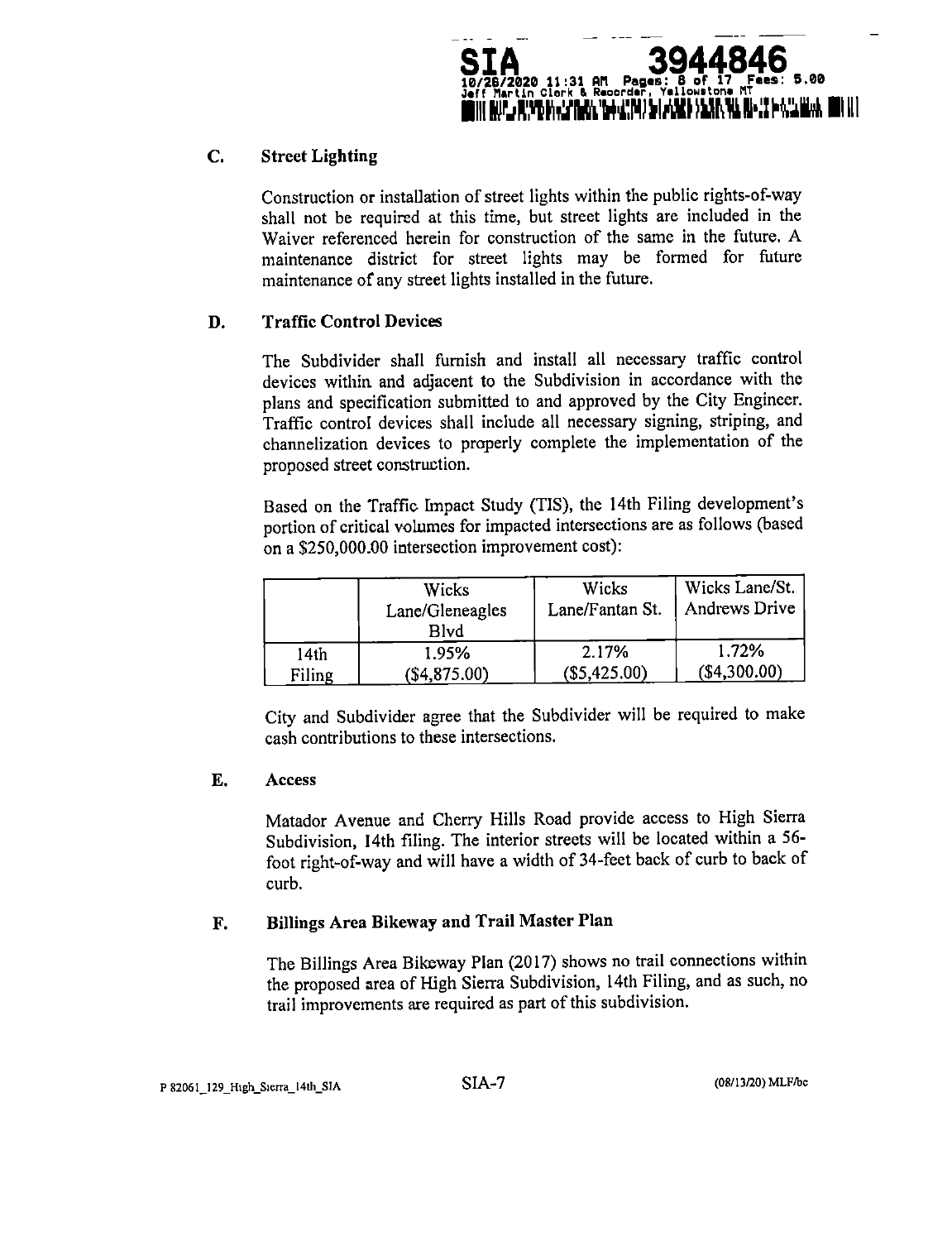

#### **G. Public Transit**

The subdivision does not require improvements to ensure public transit **service.**

## **IV. EMERGENCY SERVICE**

**The City willprovide emergency service.Firehydrantsshallbe provided ateach streetintersectionand at intermediatelocationswhere distancesexceed 500-feet.** Appropriate turn-arounds will be located on any dead-end street in excess of 150**feet.**

**Constructionof buildingsmade of combustiblematerialsshallhave adequatefire apparatusaccessroads and firehydrant(s)in place to allow for firesuppression requirements.Prior to issuance of <sup>a</sup> building permit for constructionusing** combustible materials (i.e. lumber, plywood, wood trusses, etc.), fire apparatus **accessroads,and water supply requirementsshallbe providedin accordancewith theInternationalFireCode as adopted by theCityof Billings.**

At a minimum, the following is required:

- An unobstructed gravel road or gravel road base must be within 150-feet **of the furthestportionof <sup>a</sup> buildingunder constructionas measured along an approved route.**
- The access roads are required to support fire apparatus vehicle loading (40 tons) during all weather conditions and shall be a minimum of 20-feet**wide.**
- An operational fire hydrant shall be located within 600-feet of the furthest **portionof <sup>a</sup> residenceunder constructionor within400-feetof the furthest portionof <sup>a</sup> commercial buildingunder constructionas measured along** the access roads to the site.
- **The above requirements do not alteror effectthe current minimum** subdivision requirements for fire apparatus access and water supply.

# **V. STORMDRAINAGE**

**Storm drainage for the public streetsshallbe provided by <sup>a</sup> combination of surfacedrainageand curbs and gutters,drainedto underground storm drains,and** with discharge to a new detention facility that is located within an off-site area on Lot 17, Block 6, High Sierra Subdivision, 11th Filing generally north of the future **projectionof Gleneagles Boulevard designatedfor storm water detention.This** detention facility has been sized to accept runoff generated from the High Sierra **Subdivision,14thFiling,aswell as some run-on volume generatedby High Sierra Subdivision1stFiling.Stormwater management facilitiesforthesubdivisionmust be able to pass flows generatedoutsidethe subdivisionarea without inundating**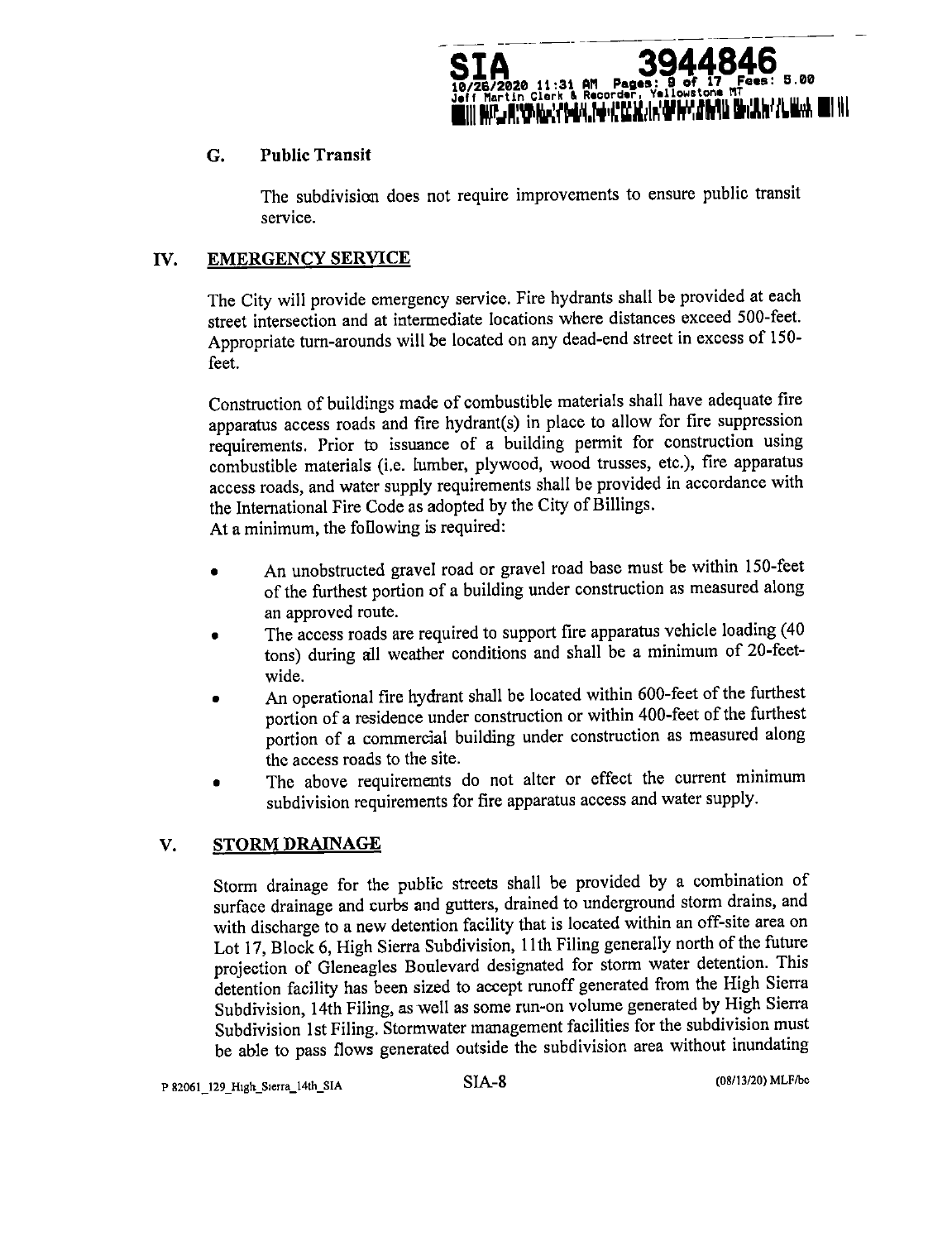

**existingand proposed home sites.All drainageimprovements shallcomply with the provisionsof the Stormwater Management Manual and Section 23-706, BMCC, a** stormwater management plan shall be submitted to and approved by the Engineering Division prior to filing of the final plat.

**The drainage system improvements will be in accordance with the recommendations of the stormwater analysisand reportprepared and submitted with the improvement plans and specifications.Maintenance of permanent stormwater facilitiesoutsideof the right-of-wayshallbe by the High Sierra SubdivisionHOA. Maintenance of temporary stormwater facilitiesoutsideof the** right-of-way shall be by the Owner.

#### **VL UTILITIES**

**The SubdivisionImprovements Agreement does not constitutean approval for extension** of or connection to water mains and sanitary sewers. The property **owner** shall make application for extension/connection of water mains and **sanitarysewers to the Public Works Department - Engineering Division.The**  $extension/connection of/to water mains and sanitary sewers is subject to the$ **approvalof the applicationsand the conditionsof approval.Applicationsshallbe** submitted for processing prior to the start of any construction and prior to review **and approvalof any projectplansand specifications.**

**The Developer/Owner acknowledges thatthe Subdivisionshallbe subjectto the applicableSystem Development Fees in effectat the time new water and/or sanitarysewer serviceconnectionsaremade.**

**The design/installation of sanitarysewers and appurtenances,and water mains** and appurtenances (fire hydrants, etc.) shall be in accordance with design **standards,specifications,rules,regulationsof and as approved by the City of BillingsPublicWorks Department,FireDepartment and theMontana Department of EnvironmentalQuality.**

#### **A. Water**

The subdivision will be served by making two connections to public water **mains, one at Matador Avenue justeast of the intersectionwith Vesca Way and one justnorth of the intersectionof Morocco Drive and Sierra Granda Boulevard.New 12-inchwater main willbe includedin Morocco Drive from the connectionpointjustnorthof the intersectionof Morocco Drive/Sierra Granda Boulevard to the intersectionof Morocco Drive/EntradaRoad, in EntradaRoad northof the intersectionof Entrada Road/Morocco Drive, in Matador Avenue from the intersectionof Matador Avenue/Mission Oaks Drive to the intersectionof Matador**

**P.8206l\_129\_High\_sierra 14th\_sIA SIA-9 (08/l3/20)MLF/bc**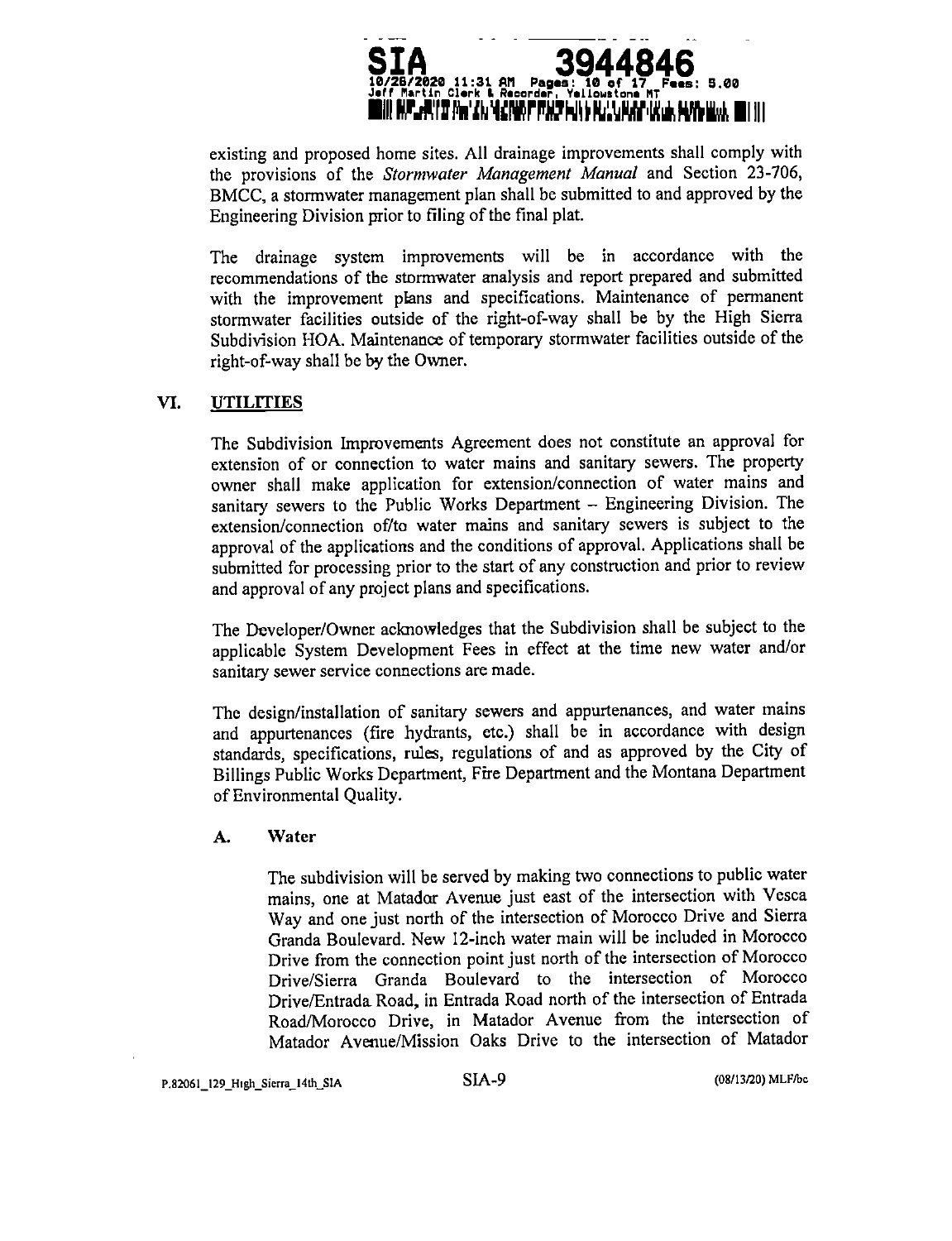

**Avenue/Ortega Drive,and in Ortega Drive west of Matador Avenue. New 8-inchwater main willbe installedintheremaining localinteriorstreetsof the subdivision.Water mains are subjectto approval from the City of Billings.The water main within the subdivision will make looped connectionswhenever possible.Fire hydrants will be provided at all appropriatelocationsand are also subjectto approval by the City of Billings.**

**Since the 12-inchwater main extensionwithin Morocco Drive from the connection point to the southern boundary of High Sierra Subdivision, 14th Filing serves other existing platted lots outside High Sierra Subdivision, 14th Filing,the Subdivider shall file a reimbursement agreement to recoverthe costsassociatedwith servingthese existinglots (Lots <sup>2</sup> through 7, Block <sup>13</sup> inclusive,and Lots <sup>2</sup> through 7, inclusive, Block** 12, High Sierra Subdivision, First Filing).

#### **B. Sanitary Sewer**

**The subdivisionwillbe served by making <sup>a</sup> connectionto an existing15 inch diameter sewer main locatedat the intersectionof SierraGranda Boulevard and Morocco Drive and extending the sewer main to the subdivisionboundary. The 15-inch sewer trunk main will be further extended in <sup>a</sup> northerlydirectionwithin Morocco Drive, in Lindero Boulevard and within <sup>a</sup> portionEntrada Road. <sup>A</sup> connectionwillalsobe made tothe existingsewer locatedatthe intersectionof Cherry HillsRoad** and Gleneagles Boulevard and 8-inch sewer will be extended westerly and **southerly within Entrada Road to near the intersectionof Morocco Drive/EntradaRoad. The remaining sanitarysewer locatedwithin High** Sierra Subdivision, 14th Filing will consist of 8-inch sanitary sewer main **which issubjectto approvalfrom the Cityof Billings.**

**The** 15-inch trunk sewer main extended off-site from the intersection of **Sierra Granda Boulevard and Morocco Drive is eligiblefor City of** Billings oversizing reimbursement and Subdivider shall be eligible for **reimbursement compensation accordingto Citypolicyin effectatthetime of the recordingof the finalplat.Subdivider shallfollow City policy** requirements in order to receive compensation.

In addition to the City oversizing compensation, and since the 15-inch **sewer main extension within Morocco Drive from Sierra Granda Boulevard north to the southern boundary of High SierraSubdivision, 14th Filing serves other existing platted lots outside High Sierra Subdivision, 14th Filing,the Subdivider shall file <sup>a</sup> reimbursement** agreement to recover the costs associated with serving these existing lots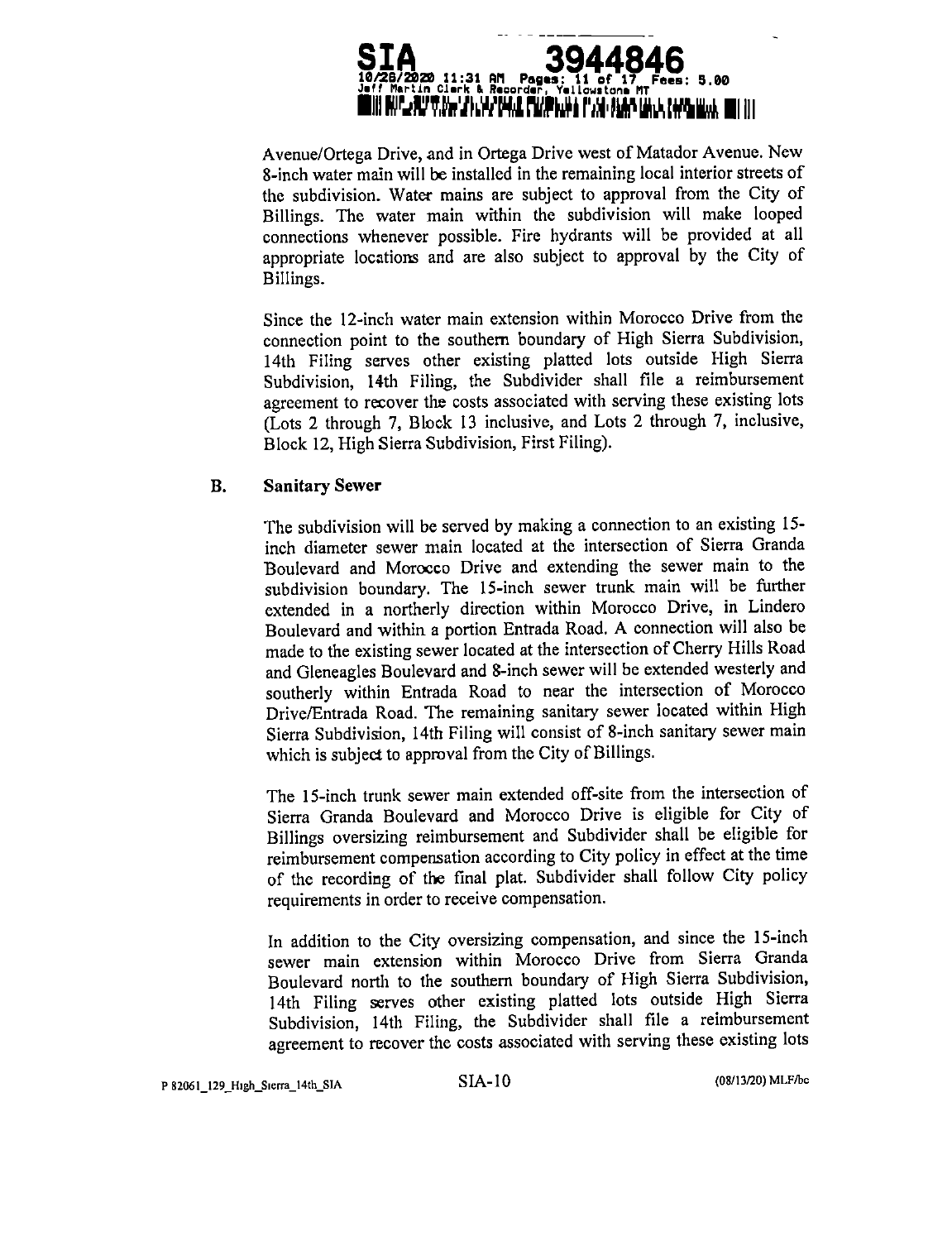

**owned by others(Lots2 through7,Block <sup>13</sup> inclusive,and Lots <sup>2</sup> through** 7, inclusive, Block 12, High Sierra Subdivision, First Filing).

#### **C. Power, Telephone, Gas, and Cable Television**

All telephone, gas, electrical power, and cable television lines shall be the responsibility of the Subdivider. Any line located within public right-of**way shallbe subjectto approvalof theCityEngineer.**

#### **VII. PARKS/OPEN SPACE**

**The park land required for this subdivisionis 1.876 acres.The Subdivider proposesto dedicatelandfora publicpark.**

Lot owners are advised they will be subject to inclusion in a Special Improvement **District (SID)** for the development and a Parks Maintenance District (PMD) for the **operation and maintenance of this and future parks within High Sierra Subdivision.** 

## **VIIL IRRIGATION**

No permanent irrigation ditches, field laterals, or irrigation easements exist on the **subdivision.**

#### **IX. SOILS/GEOTECHNICAL STUDY**

A geotechnical report was performed within the area of this subdivision and submitted with the preliminary plat. The recommendations are found in the **GeotechnicalInvestigationReportHigh SierraSubdivision129 Lots in 14th,15th** and 16th Filings Billings, Montana by Rawhide Engineering Inc. dated January 22, **2020.Lot owners and homebuildersshallreferencethereportinitsentirety,but <sup>a</sup> summary isasfollows:**

- 1. **Approximately** 6-inches of surface soils should be stripped and removed from the site or stockpiled for use in non-structural areas.
- **2. Variationsinsoilsmay existbetween theexploredlocations.The nature** and extent of soil variations may not be evident until construction occurs.
- **3. These filingshave sandstonecaprock scatteredthroughoutmuch of the siteand itwillhave tobe removed duringconstructionof theinterior** streets and to excavate foundations.
- **4. <sup>A</sup> large track hoe or specializedequipment may be required during** foundation excavations, depending on the location and depth of the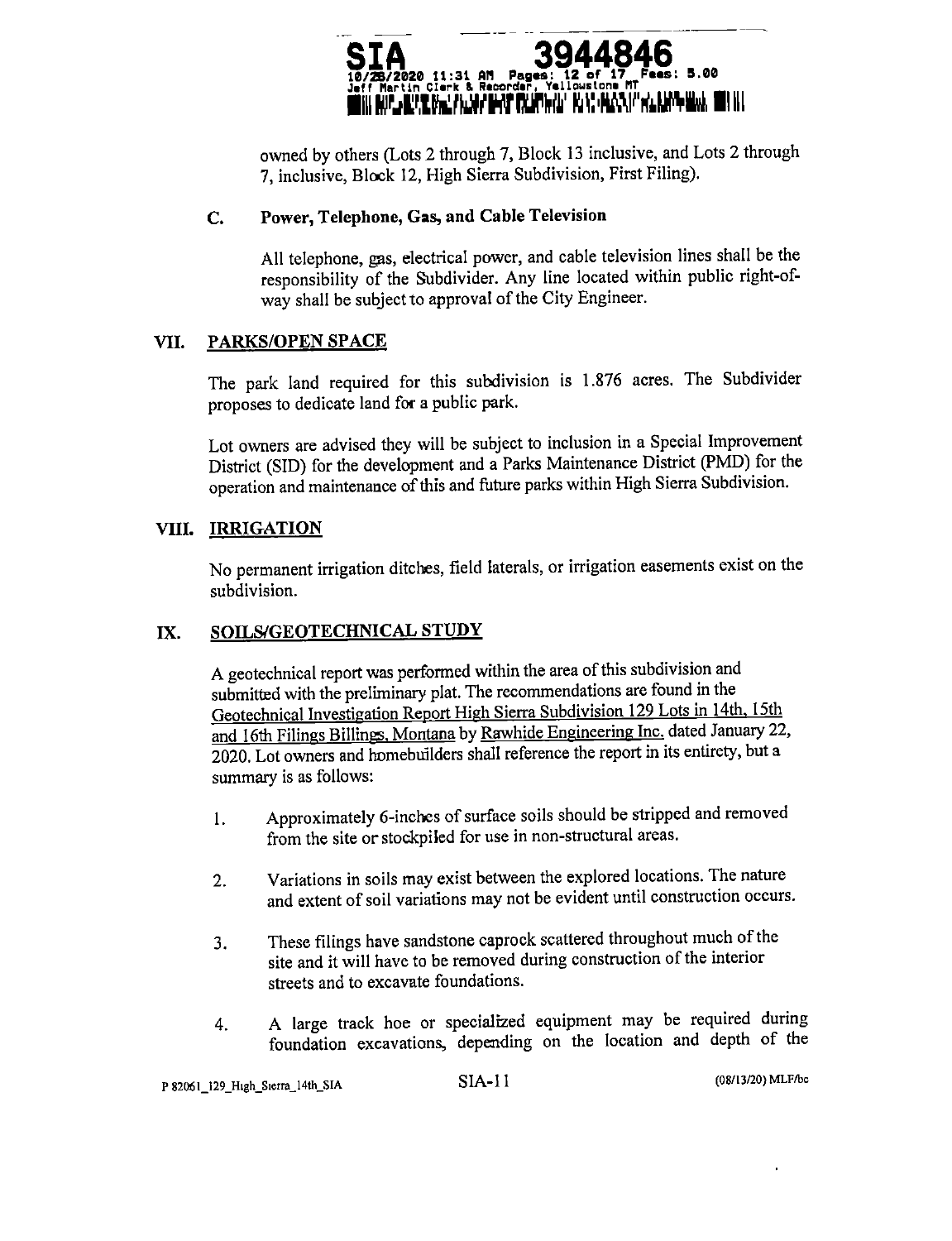

**excavation.The boring logsshould be reviewed forconditionsacrossthe site.**

- **5. Fillshouldbe placedand compacted to a minimum of97 % relative** compaction, in accordance with the ASTM D698 compaction test method. **Fillsgreaterthan4-feetshouldbe compacted to 98% of ASTM D698.**
- **6. Streetsubgrade,utilitytrenches,parkingareasand concreteflatwork subgradeshouldbe placedata minimum of 97% of ASTM D698.**
- **7.** This site varies widely across the total acreage. Some of the foundation **willbe locatedon weathered shalebedrock.Portionsof the sitewillhave foundations in the medium stiffto soft sandy lean clay soils.Two alternativefoundation recommendations are provided within the** geotechnical report.
- 8. Final elevations at the site should be planned so that drainage is directed **away from all foundation and concrete slabs.In accordance with the** International Residential Code, downspouts with 6-foot extensions should **be used.Positivedrainageaway from allfoundationsshould have 6 inches of fallin the first10 feetaway from the foundations.Ifsufficientroom is not availableto constructthe 10-footslope,drainage swales should be constructedas farfrom thefoundationsaspossible.Plantsand landscaping should not be allowed within3 feetof foundations.Landscaping features such as curbing should not be allowed to createponding adjacentto the foundations.**

The assessment and mitigation of these soil conditions shall be the responsibility of the lot owner. Failure to follow all recommendations in the geotechnical report including grading, foundation design and especially drainage and landscaping will render the geotechnical report null and void. The City may require the owner of each lot to include a geotechnical investigation with the building permit submittal.

#### **X. FINANCIAL GUARANTEES**

Except as otherwise provided, Subdivider shall install and construct said required **improvements with cash or by utilizingthe mechanics of <sup>a</sup> specialimprovement districtor privatecontractssecuredby lettersof creditor <sup>a</sup> letterof commitment to lend funds fronta commercial lender.All engineeringand legalwork in connection with such improvements shallbe paid by the contractingparties pursuant to said special improvement districtor private contract,and the improvements shallbe installedas approved by the City Engineer and Utility Department Manager.**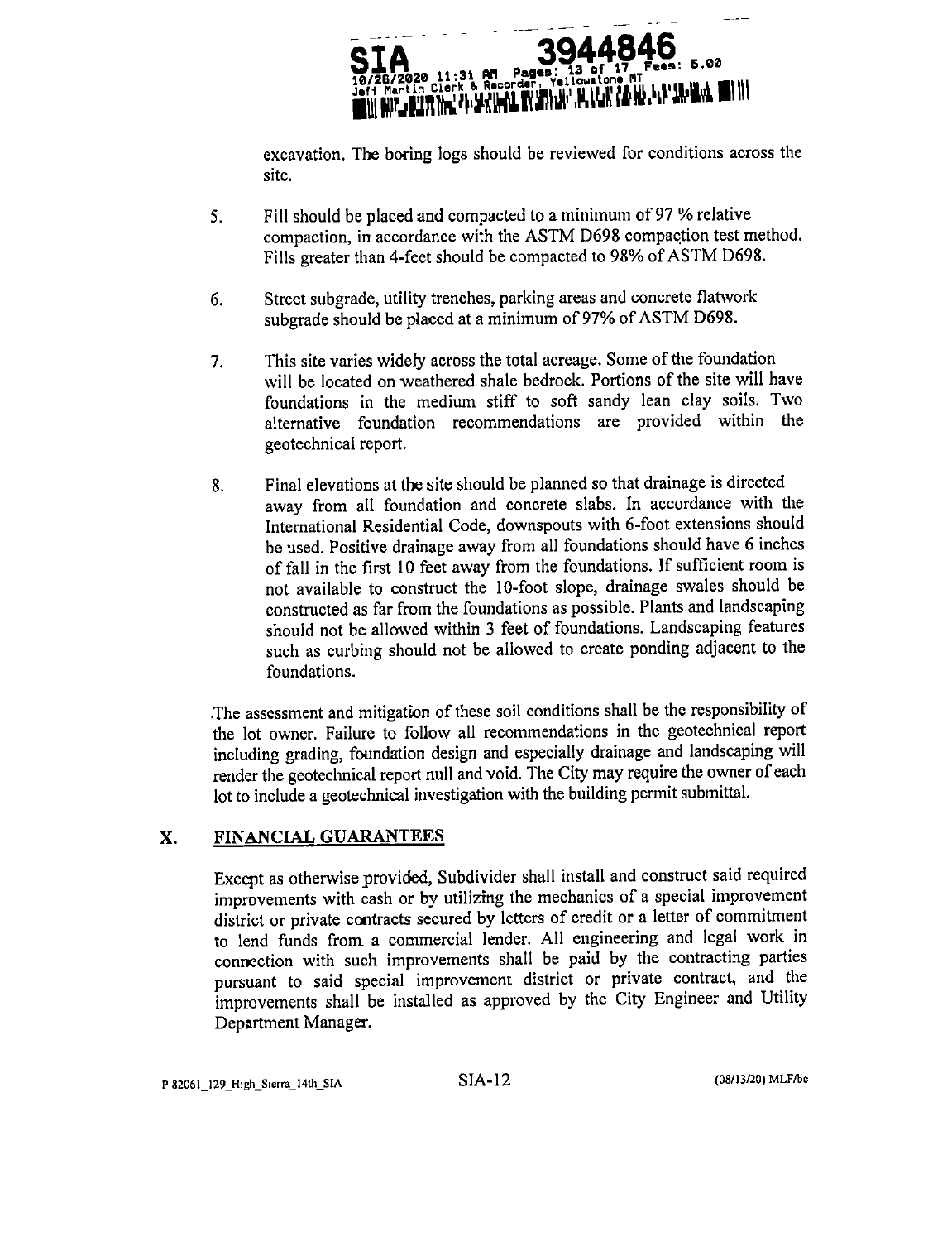

#### **LEGAL PROVISIONS APPLYING TO SUBDIVIDER** XI.

- Subdivider agrees to guarantee all public improvements for a period of one A. year from the date of final acceptance by the City of Billings.
- The owners of the properties involved in this proposed Subdivision by **B.** signature subscribed herein below agree, consent, and shall be bound by the provisions of this Agreement.
- The covenants, agreements, and all statements in this Agreement run with  $C_{\bullet}$ the land and apply to and shall be binding on the heirs, personal representatives, successors, assigns and transferees of the respective parties.
- In the event it becomes necessary for either party to this Agreement to D. retain an attorney to enforce any of the terms or conditions of this Agreement or to give any notice required herein, then the prevailing party or the party giving notice shall be entitled to reasonable attorney fees and costs.
- Any amendments or modifications of this Agreement or any provisions Е. herein shall be made in writing and executed in the same manner as this original document and shall after execution become a part of this Agreement.
- Subdivider shall comply with all applicable federal, state, and local F. statutes, ordinances, and administrative regulations during the performance and discharge of its obligations. Subdivider acknowledges and agrees that nothing contained herein shall relieve or exempt it from such compliance.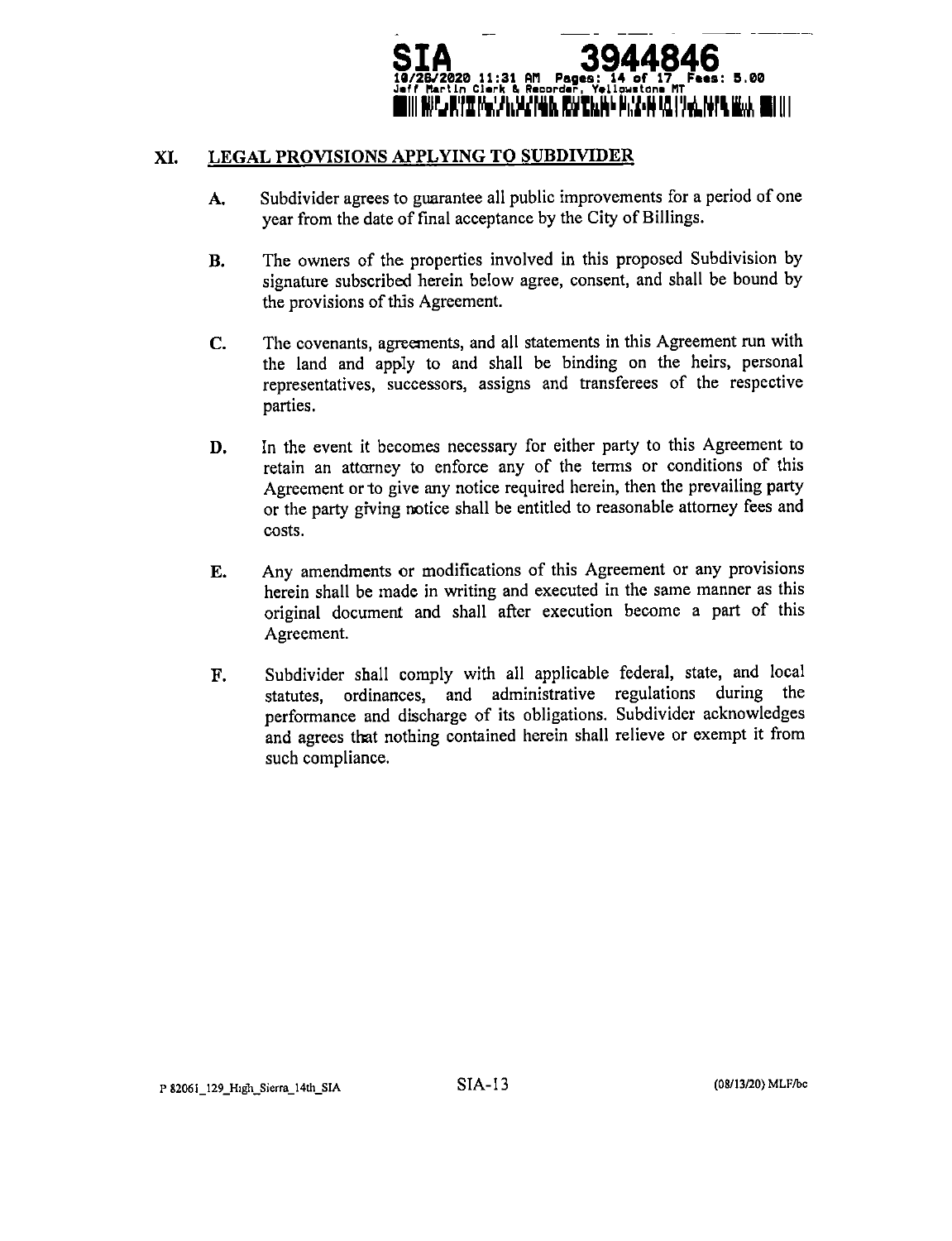![](_page_14_Picture_0.jpeg)

IN WITNESS WHEREOF, the parties hereto have set their hands and official seals on the date first above written.

"SUBDIVIDER"

| HIGH SIERRA II, INC. |
|----------------------|
|                      |
|                      |
| By                   |
|                      |
|                      |
| Its:                 |

**STATE OF MONTANA**  $\mathcal{Y}$  $\cdot$  SS County of Yellowstone  $\mathcal{E}$ 

On this <u>dand</u> day of <u>September</u>, 20 <u>Ab</u>, before me, a Notary Public in and for the State of Montana, personally appeared *Gamy* Daklasel known to me to be the person who executed the foregoing instrument as the *Prefile* of HIGH SIERRA II, INC., and acknowledged to me that he/she executed the same.

![](_page_14_Picture_6.jpeg)

**BRITTANY CECIL** NOTARY PUBLIC for the NOTAHT PUBLIC ION THE<br>State of Montana<br>Residing at Billings, Montana<br>My Commission Expires<br>April 06, 2021

| $\prime$    |  |
|-------------|--|
| <b>DATI</b> |  |

Notary Fublic in and for the State of Montana Printed Name: Residing at:

My commission expires: \_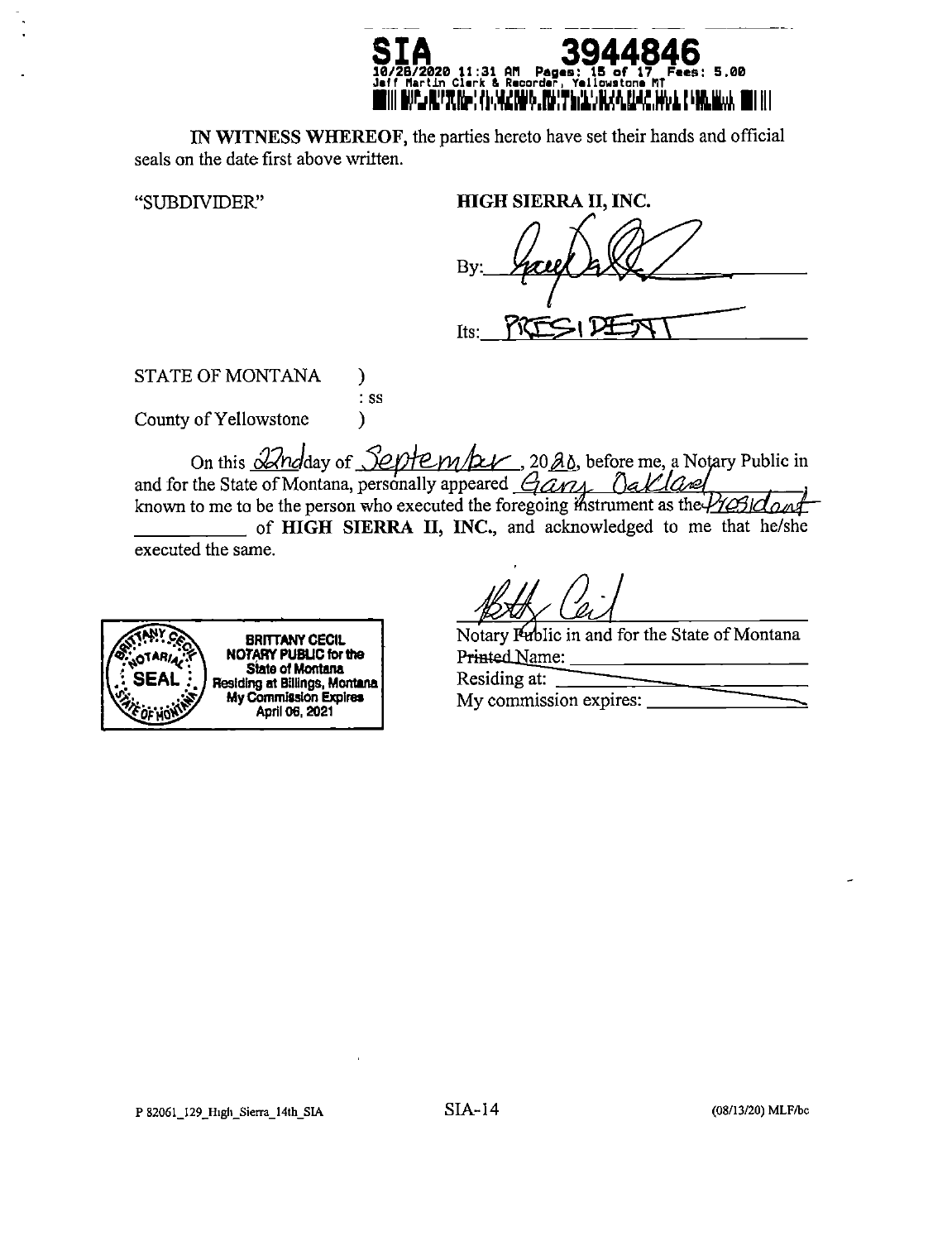![](_page_15_Picture_0.jpeg)

This agreement is hereby approved and accepted by the City of Billings, this  $\sqrt{5}$  day of  $Petaber.2020$ .

"CITY"

# CITY OF BILLINGS, MONTANA

By: William A Cole

STATE OF MONTANA  $\mathcal{Y}$  $:$  SS County of Yellowstone  $\lambda$ 

On this 15<sup>th</sup>day of  $\&$  t+ober, 20  $\&$ , before me, a Notary Public in and for the State of Montana, personally appeared William A. Cole and Denise R. Bohlman , known to me to be the Mayor and City Clerk, respectively, of the City of Billings, Montana, whose names are subscribed to the foregoing instrument in such capacity and acknowledged to me that they executed the same on behalf of the City of Billings, Montana.

![](_page_15_Picture_8.jpeg)

|  | Wynwitte A Maddox<br>Notary Public in and for the State of Montana |  |  |
|--|--------------------------------------------------------------------|--|--|
|  |                                                                    |  |  |

| Printed Name: Wynnelte J Maddox        |  |
|----------------------------------------|--|
| Residing at: Shepherd MT               |  |
| My commission expires: $9 - 16 - 2D22$ |  |